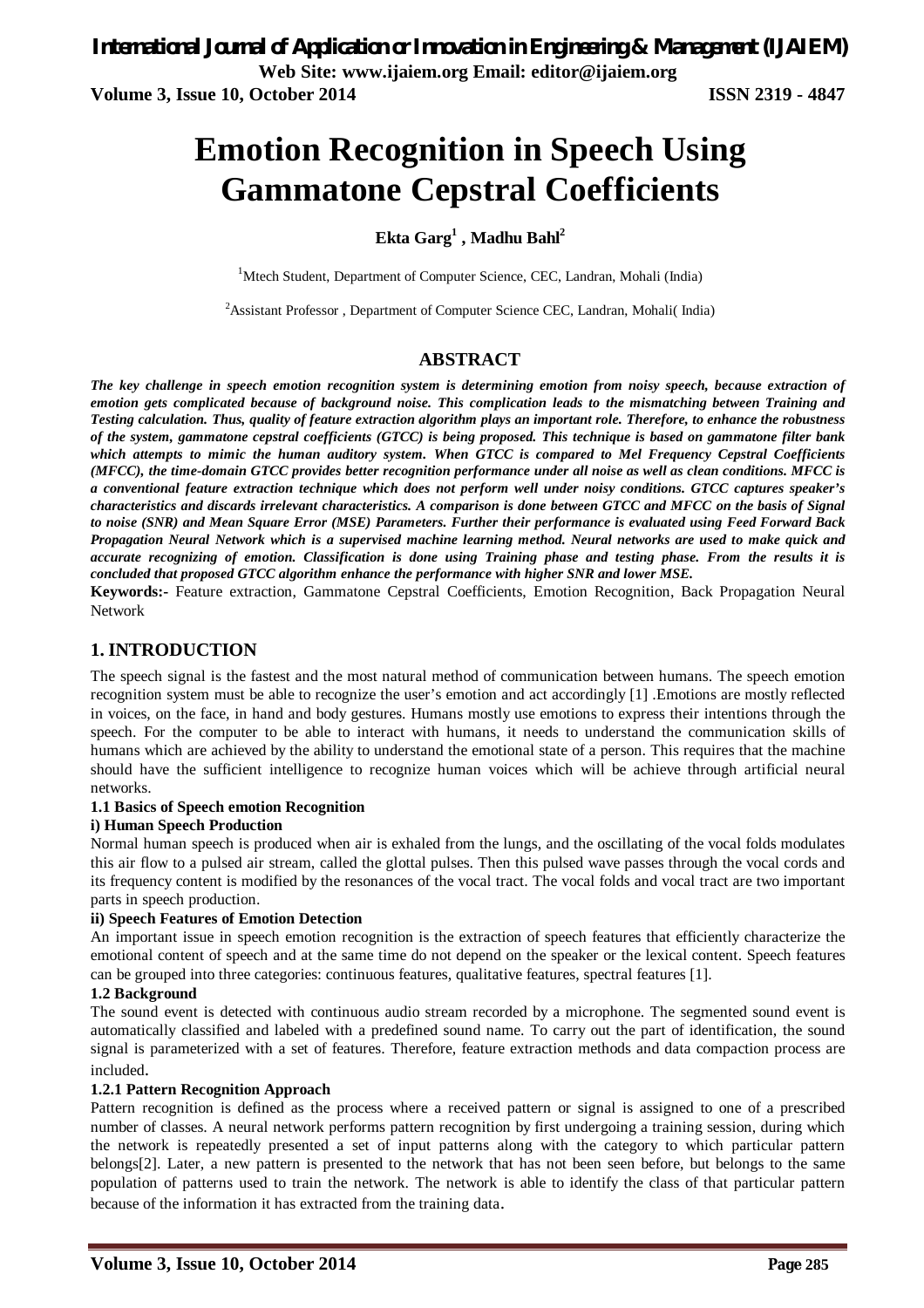#### *International Journal of Application or Innovation in Engineering & Management (IJAIEM)* **Web Site: www.ijaiem.org Email: editor@ijaiem.org Volume 3, Issue 10, October 2014 ISSN 2319 - 4847**

#### **1.3 Generic Schema of Speech Emotion Recognition System**

The general methodology of audio classification involves extracting discriminatory features from the audio data and feeding them to a pattern classifier [3]. The first phase in a speech emotion recognition system is the creation of an emotional speech database. The second phase is the selection of a feature extraction technique, which extracts some information from the input speech emotional signals .Third phase is the selection of an efficient emotion recognizer, any machine learning algorithm which effectively classifies the different emotional feature vectors to appropriate emotional classes. Figure 1 shows the Structure of speech emotion recognition system.



**Figure 1**: Structure of speech emotion recognition system

#### **1.4 Feature Extraction Using MFCC**

MFCC is based on the human peripheral auditory system. The human perception of the frequency contents of sounds for speech signals does not follow a linear scale. Thus for each tone with an actual frequency *t* measured in Hz, a subjective pitch is measured on a scale called the 'Mel Scale' [3]. The Mel-Frequency Cepstral Coefficients features is the most commonly used features in speaker recognition.

#### **1.5 Neural Networks**

A neural Network is a massively parallel- distributed processor that has a natural tendency for storing experimental knowledge and making it available for use [2]. By adjusting the weight of an artificial neuron we can obtain the output we want for a particular input. The process of adjusting the weights is known as learning [4].

The basic building blocks of the artificial neural network are [5]:

i. **Network architecture-** The manner in which the neurons of a neural network are structured is closely linked with the learning algorithm used to train the network [2].It includes Single layer Feed Forward Networks, Multi layer Feed Forward networks and Recurrent Networks.

**ii. Setting the weight-** The process of modifying the weights in the connections between network layers with objective of achieving the expected output is called training of network. The internal process the takes place when a network is trained is called learning [5]. It includes three types of learning which are Supervised learning, Unsupervised Learning and Reinforcement learning.

**iii. Activation Function-** The activation function is used to calculate the output response of a neuron. The sum of the weighted input signal is applied with an activation to obtain the response [5].

#### **1.6 Feed Forward Back-Propagation Network**

The network consists of a set of source nodes that constitute the input layer, one or more Hidden layers and an output layer. BPNN is a kind of layered feed-forward network structure which consists of a large number of neurons with nonlinear mapping ability [6]. The input signal propagates through the network in a forward direction, on a layer by layer. These neural networks are called multilayer perceptrons [2]. Error back-propagation learning consists of two passes through the different layers of the network: a forward pass and a backward pass. The purpose of error signal is to adjust the synaptic weights are to make the actual response of the network move closer to the desired response. Error is corrected using the delta rule. The adjustment made to synaptic weight of a neuron is proportional to the product of the error signal and the input signal of the synapse in question [6].Figure 2 shows the architecture of neural networks.

Weights



**Figure 2:** Architecture of 3-layer neural network

#### **1.7 Applications of Speech Emotion Recognition**

Speech emotion recognition is useful for applications which require natural man-machine interaction where the response of system depends on the detected emotion of the user. The Applications are as follows [7] :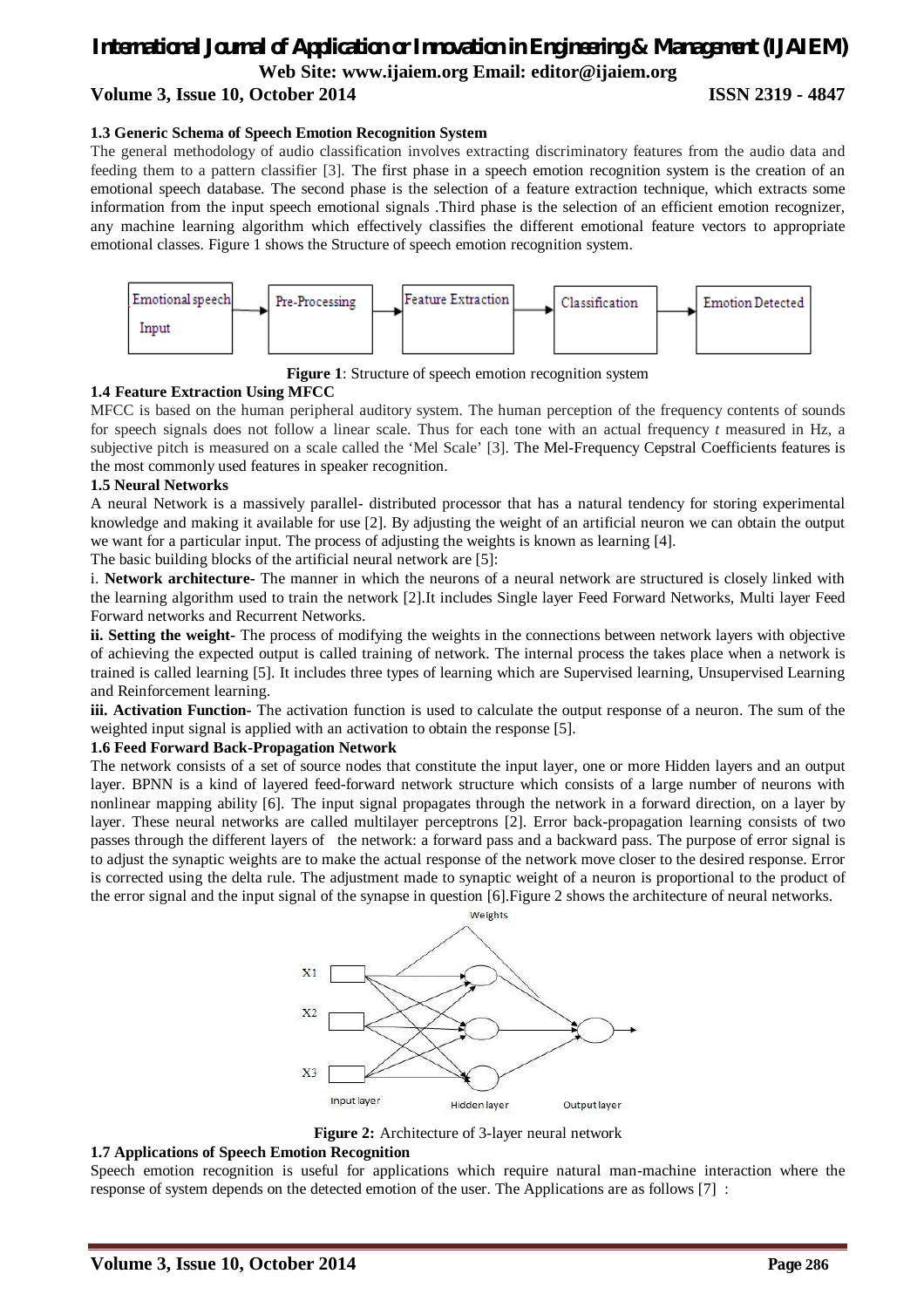**Volume 3, Issue 10, October 2014 ISSN 2319 - 4847**

- i. Intelligent Tutoring system
- ii. Robots
- iii. Computer games
- iv. Diagnostic tool for doctors
- v. Lie Detection
- vi. Call centers
- vii. On-board Car systems

#### **2. RELATED WORK**

In this paper, the existing technique used for feature extraction is Mel Frequency Cepstral Coefficients (MFCC).The Literature survey related to this work is also discussed here.

#### **2.1 MFCC Algorithm**

After studying the existing technique, the comparison is done between GTCC and MFCC. MFCC algorithm is least capable of capturing speech characteristics under noisy conditions and to improve the performance gains GTCC is proposed.

#### **2.2 Literature Survey**

Unluturk et al. (2009) [8] published a paper on "Emotion Recognition using Neural Networks". In this paper, Emotion Recognition Neural Network has been developed to classify the voice signals for emotion recognition. The neural networks are also quick to respond which is a requirement as the emotion should be determined almost instantly. A common problem in existing speech emotion recognition system is determining emotion from noisy speech, which complicates the extraction of the emotion because of the background noise. To extract the emotion signatures inherent to voice signals, the back propagation-learning algorithm is used to design the emotion recognition neural network (ERNN). The results are encouraging and suggest that neural networks are potentially useful for emotion recognition. Zhao et al. (2013) [9] proposed a paper on "Analyzing noise robustness of MFCC and GFCC features in speaker identification." In this paper, It is suggested how to enhance MFCC robustness, and further improve GFCC robustness by adopting a different time-frequency representation. Comparative Study has been made between MFCC and GTCC. It is concluded that by modifying MFCC extraction, substantial noise robustness improvement is obtained. It is observed that gammatone frequency cepstral coefficients, exhibits superior noise robustness to commonly used Mel-

frequency cepstral coefficients.

#### **3. METHODOLOGY**

The methodology of work starts with the overview of feature extraction techniques and pattern classification algorithm. GTCC algorithm is used for feature extraction and Back Propagation neural network is used for pattern classification. Algorithms used for the proposed work are:

A. Gammatone Cepstral Coefficients

B. Feed forward backpropagation neural network

#### **A. Gammatone Cepstral Coefficients**

Gammatone Cepstral Coefficient is another FFT-based feature extraction technique in speech recognition systems. The technique is based on the Gammatone filter bank, which attempts to model the human auditory system as a series of overlapping band pass filters. Figure 3 shows the block diagram of GTCC.



**Figure 3:** Block diagram of GTCC

#### **Hamming Window**

The first step of the algorithm is to subdivide a speech sequence into frames. Speech signal is non-stationary i.e. its statistical characteristics vary with time. Since the glottal system cannot change immediately, speech can be considered to be time-invariant over short segments of time (20-30 ms). Therefore speech signal is split into frames of 20ms. The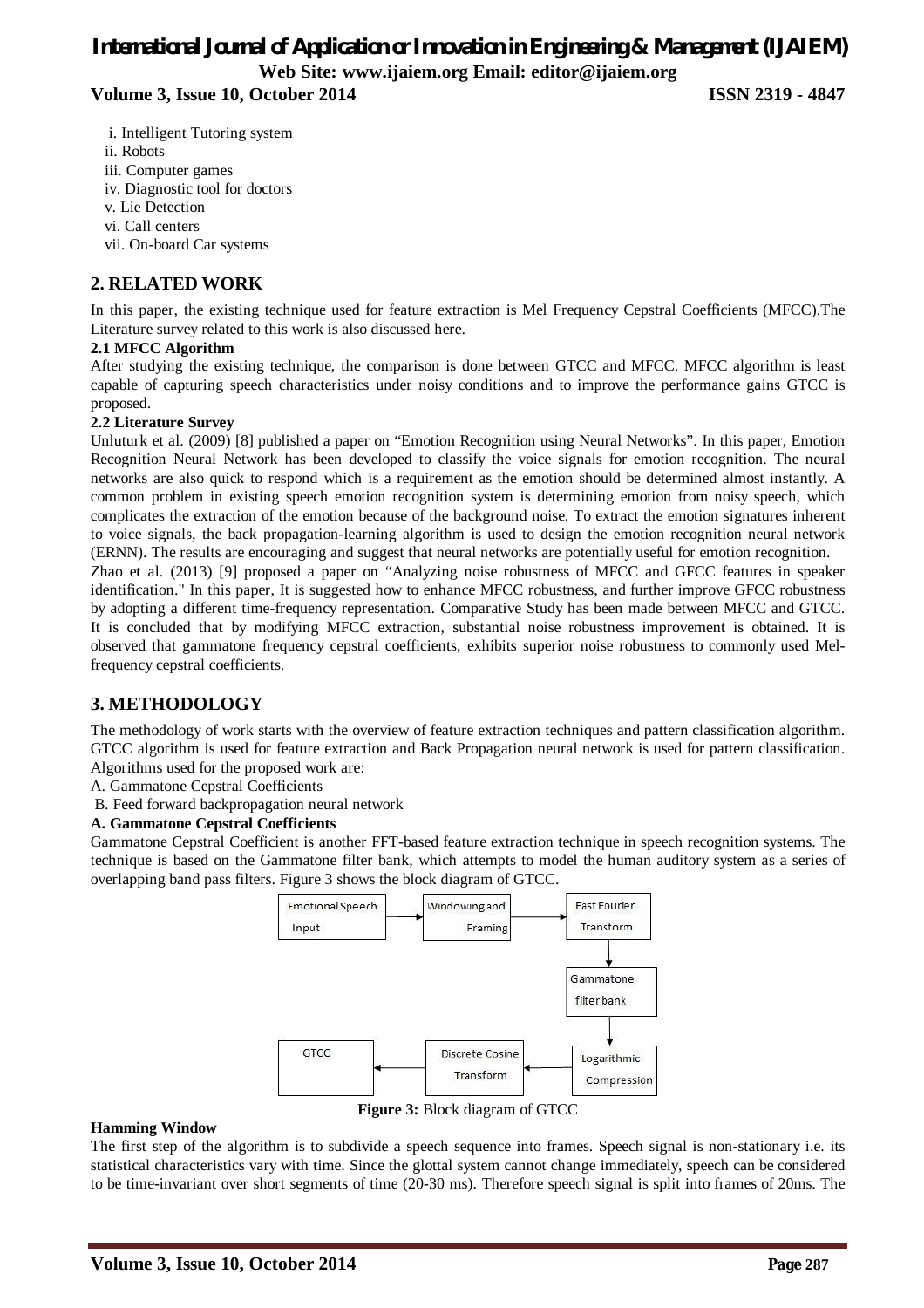#### **Volume 3, Issue 10, October 2014 ISSN 2319 - 4847**

windowing function is the Hamming window which aims to reduce the spectral distortion introduced by windowing. Therefore hamming window is the preferred choice.

#### **Fast Fourier Transform**

FFT transforms the speech signal from Time domain to frequency domain. To convert each frame of N samples from time domain into frequency domain [13].

#### **Gamma tone Filter Bank**

Gammatone filter-bank is a group of filters for the cochlea simulation. The impulse response of a gammatone filter is highly similar to the magnitude charatcteristics of a human auditory filter [10]. The basilar membrane motion can be modeled with gammatone filter-bank. The impulse response of a gammatone filter is the product of a Gamma distribution and a sinusoidal tone whose center frequency is fc,The bandwidth of each filter is described by an Equivalent Rectangular Bandwidth. The ERB is a psychoacoustic measure of the width of the auditory filter at each point along the cochlea.

#### **Logarithmic compression**

The logarithm is applied to each of the filter output to simulate the human perceived loudness given certain signal intensity and to separate the excitation source produced by the vocal cords and the filter that represents the vocal tract [10].

#### **Discrete Cosine Transform**

Since the log-power spectrum is real, Discrete Cosine Transform is applied to the filter outputs which produce highly uncorrelated feature.

#### **B. Feed forward back propagation neural network**

The algorithm used for classification of emotion using feature vector are as follows

**Procedure:** 

**Step 1**- Upload Voice samples for the following emotional categories like sad, happy, neutral, angry, fear.

**Step 2**-Apply GTCC

**Step 3**-Generating training data from GTCC

**Step 4-** Generating test data

**Step 5-** Initialize target set

**Step 6**- Generate Neural Network and set Activation Function. Activation function will produce positive numbers over the entire real number range.

**Step 7**- Initialize the network

**Step 8**-Define the network parameters. Set default values of number of epochs, goal and so on.

**Step 9**-Now generate testing data

**Step10**-Upload files for testing

**Step 11**-Match the actual output with desired output using error checking

**Step 12**-Find output of network

The graphical representation of flowchart is shown in figure 4:



**Figure 4:** Flowchart of Back Propagation neural network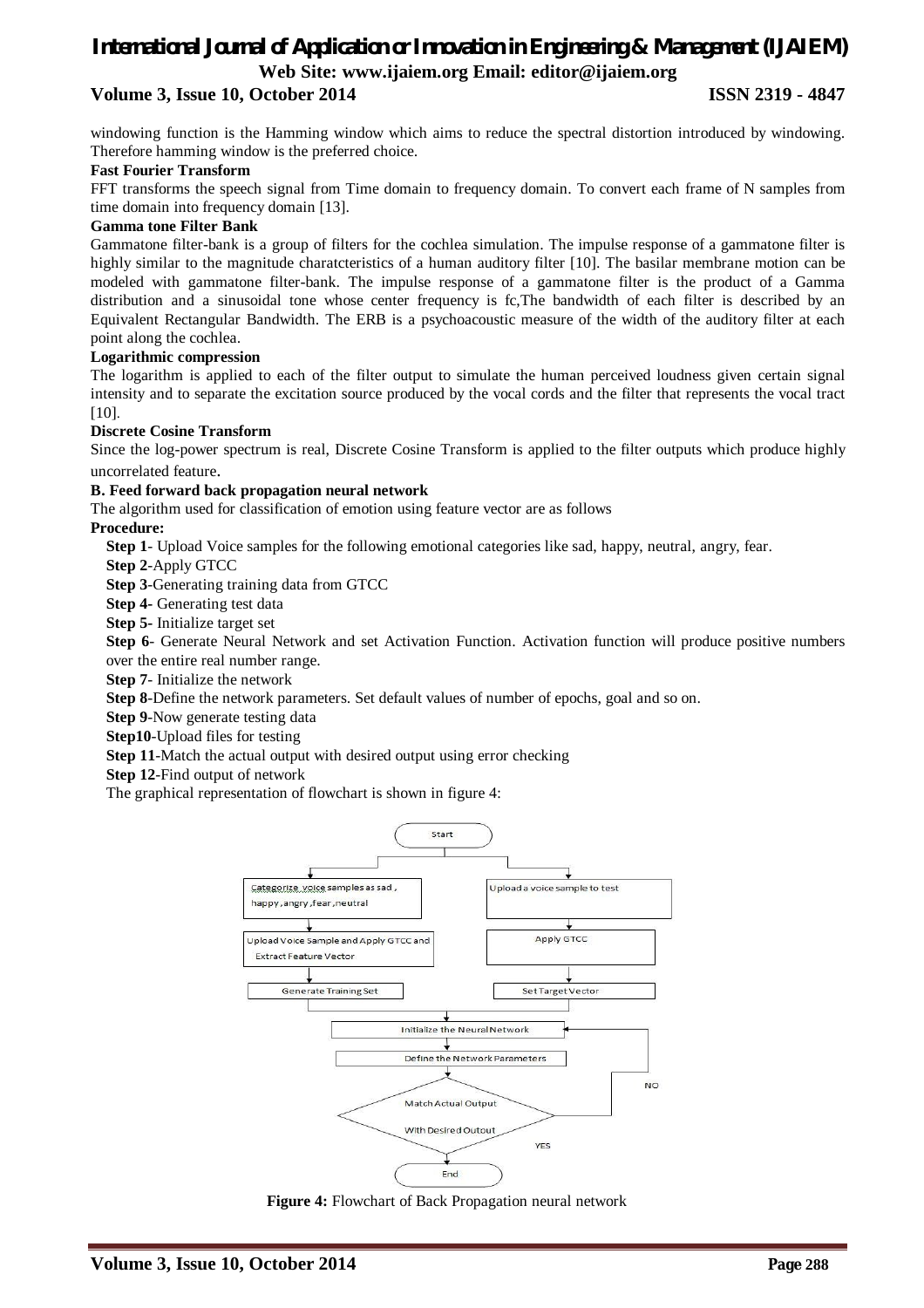**Volume 3, Issue 10, October 2014 ISSN 2319 - 4847**

#### **4. EXPERIMENTAL SET UP AND RESULTS**

To see the qualitatively as well as quantitatively performance of the proposed algorithm a set of speech signals of five categories angry, fear, sad, joy and neutral have been trained. Speech files have been saved in .wav format. Figure 5 shows the accuracy of GTCC for recognized emotion using neural networks. Figure 4 (a) shows graphical representation of accuracy percentage of MFCC which is the existing technique .Figure 4(b) shows the highest accuracy percentage of GTCC than MFCC algorithm.



**Figure 4(b):** Accuracy Percentage of GTCC using Neural Network

The table 1 shows comparison between GTCC and MFCC using Parameter values. The improved result using the proposed technique has been highlighted to show the comparison with existing technique. The Parameters used SNR and MSE for proposed method is a very good improvement as compared to the existing technique. The Table 2(a) shows the accuracy percentage of particular detected emotion from voice sample using MFCC. The Table 2(b) shows the higher accuracy percentage compared to MfCC.

|  |  |  | <b>Table 1:</b> Comparison between MFCC and GTCC using Parameter values |
|--|--|--|-------------------------------------------------------------------------|
|--|--|--|-------------------------------------------------------------------------|

| Audio Sample<br>Name | <b>Existing</b><br>value of<br>MSE | Proposed<br>Value of<br>MSE | <b>Existing</b><br>Value<br>of SNR | <b>Proposed Value</b><br>Of SNR |
|----------------------|------------------------------------|-----------------------------|------------------------------------|---------------------------------|
| 1 (3).wav            | 2.5939                             | 0.78845                     | 12.3432                            | 49.2239                         |
| $2(2)$ way           | 2.4892                             | 0.8077                      | 17.743                             | 46.2306                         |
| $3(5)$ , way         | 3.2542                             | 0.3656                      | 10.2905                            | 42.5442                         |
| .7).wav              | 2.4519                             | 0.9747                      | 18.3088                            | 44.4392                         |

**Table 2(a):** Accuracy percentage of MFCC for five emotions and trained with Back propagation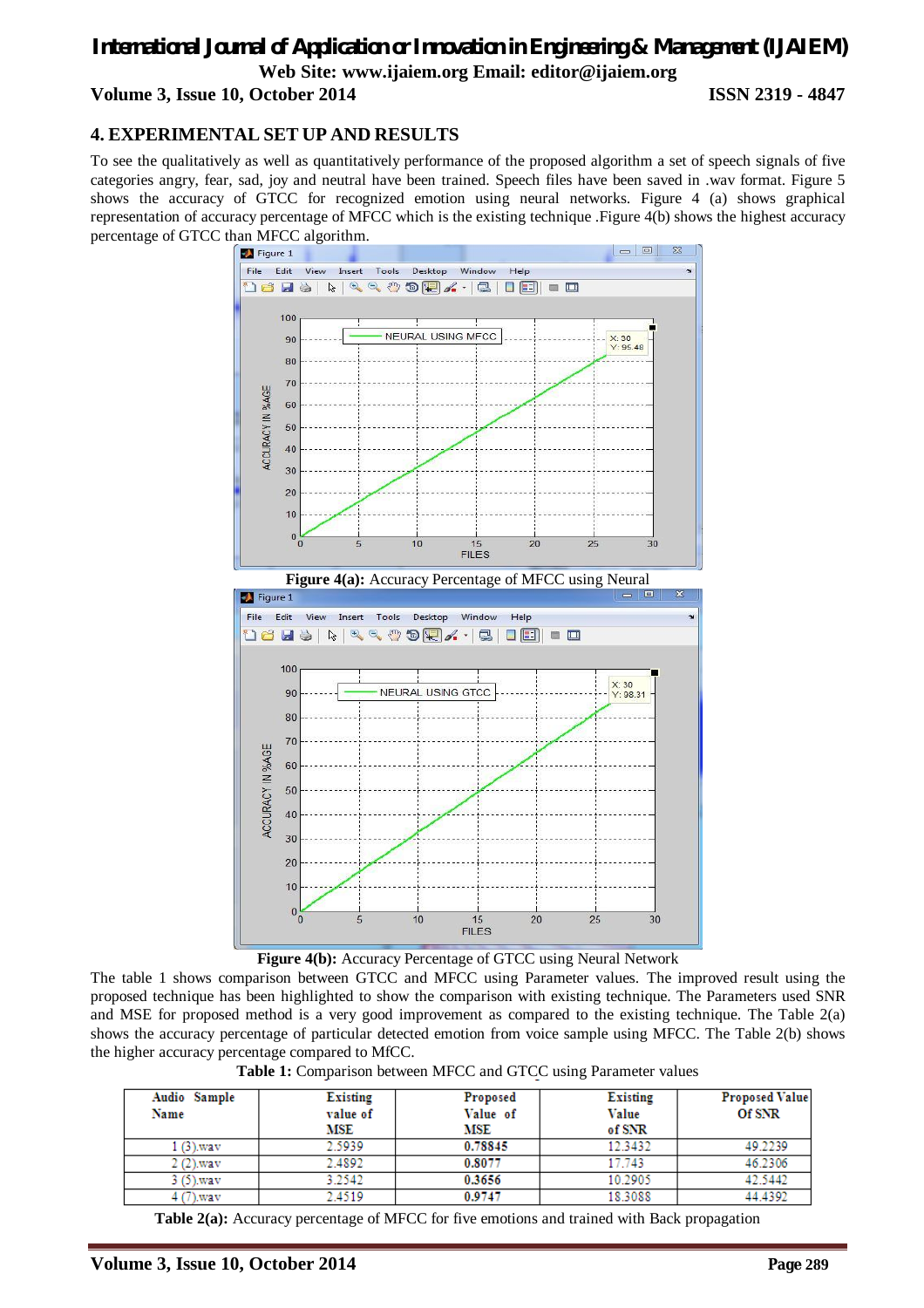**Volume 3, Issue 10, October 2014 ISSN 2319 - 4847**

|         | Angry          | Sad    | Happy | Fear  | Neutral |
|---------|----------------|--------|-------|-------|---------|
| Angry   | 95.64          |        |       | 2     | 1.36    |
| Sad     | 2              | 95.42  | 2.58  |       |         |
| Fear    | U              | $_{0}$ | 96.03 |       | 2.97    |
| Happy   |                | 2      |       | 95.24 | 1.76    |
| Neutral | $\overline{2}$ | 2.68   |       |       | 95.32   |

**Table 2(b):** Accuracy percentage of GTCC for five emotions and trained with Back propagation

|         | Angry | Sad   | Happy | Fear  | Neutral |
|---------|-------|-------|-------|-------|---------|
| Angry   | 98.74 |       | 0.26  |       |         |
| Sad     |       | 98.81 |       |       | 0.81    |
| Happy   |       |       | 98.7  | 1.30  |         |
| Fear    |       | 0.98  |       | 99.02 |         |
| Neutral |       | U     | U     | 0.79  | 98.21   |

## **5. CONCLUSION**

A speech emotion recognition system consists of feature extraction algorithm and machine learning algorithm. It is observed that emotion recognition in speech using GTCC algorithm is superior to the other existing techniques. A comparison study has been made between the existing work and the proposed work on basis of Signal to Noise Ratio and Mean Square Error. Therefore, the proposed GTCC algorithm enhances the performance with higher SNR and lower MSE. Also, the experimental results show that GTCC outperforms well from existing technique in terms of classification recognition accuracy percentage. Therefore, it is concluded that GTCC has potential to substitute MFCC in the field of speech emotional recognition.

#### **REFERENCES**

- [1] El Ayadi, Moataz, Mohamed S. Kamel, and Fakhri Karray. "Survey on speech emotion recognition: Features,classification schemes, and databases." ,ELSEVIER, Pattern Recognition 44, no. 3 (2011): 572-587,2010.
- [2] Haykin, Simon, and Neural Network. "A comprehensive foundation." Neural Networks 2, no. 2004 ,2004.
- [3] Tiwari, Vibha. "MFCC and its applications in speaker recognition." International Journal on Emerging Technologies 1, no. 1 ,pp : 19-22,2010.
- [4] Firoz, S. A., S. A. Raji, and A. P. Babu. "Automatic Emotion Recognition from Speech Using Artificial Neural Networks with Gender-Dependent Databases." In Advances in Computing, Control, & Telecommunication Technologies, IEEe. ACT'09. International Conference on, pp. 162-164, 2009.
- [5] Sivanandam, S. N., and S. N. Deepa. Introduction to neural networks using Matlab 6.0. Tata McGraw-Hill Education, 2006.
- [6] Wang, Sheguo, Xuxiong Ling, Fuliang Zhang, and Jianing Tong. "Speech emotion recognition based on principal component analysis and back propagation neural network." In Measuring Technology and Mechatronics Automation (ICMTMA),IEEE, International Conference on, vol. 3, pp. 437-440., 2010. Iliou, Theodoros, and Christos-Nikolaos Anagnostopoulos. "Classification on speech emotion recognition-a comparative study." International Journal on Advances in Life Sciences 2, no. 1 and 2 ,pp: 18-28,2010.
- [7] Ramakrishnan, S. "Recognition of emotion from speech: a review." Speech Enhancement, Modeling and Recognition-Algorithms and Applications. InTech ,2012.
- [8] Unluturk, Mehmet S., Kaya Oguz, and Coskun Atay. "Emotion recognition using neural networks." In Proceedings of the 10th WSEAS International Conference on NEURAL NETWORKS, Prague, Czech Republic, pp. 82-85. 2009.
- [9] Zhao, Xiaojia, and DeLiang Wang. "Analyzing noise robustness of MFCC and GFCC features in speaker identification." In Acoustics, Speech and Signal Processing (ICASSP), IEEE International Conference on, pp. 7204-7208. , 2013.